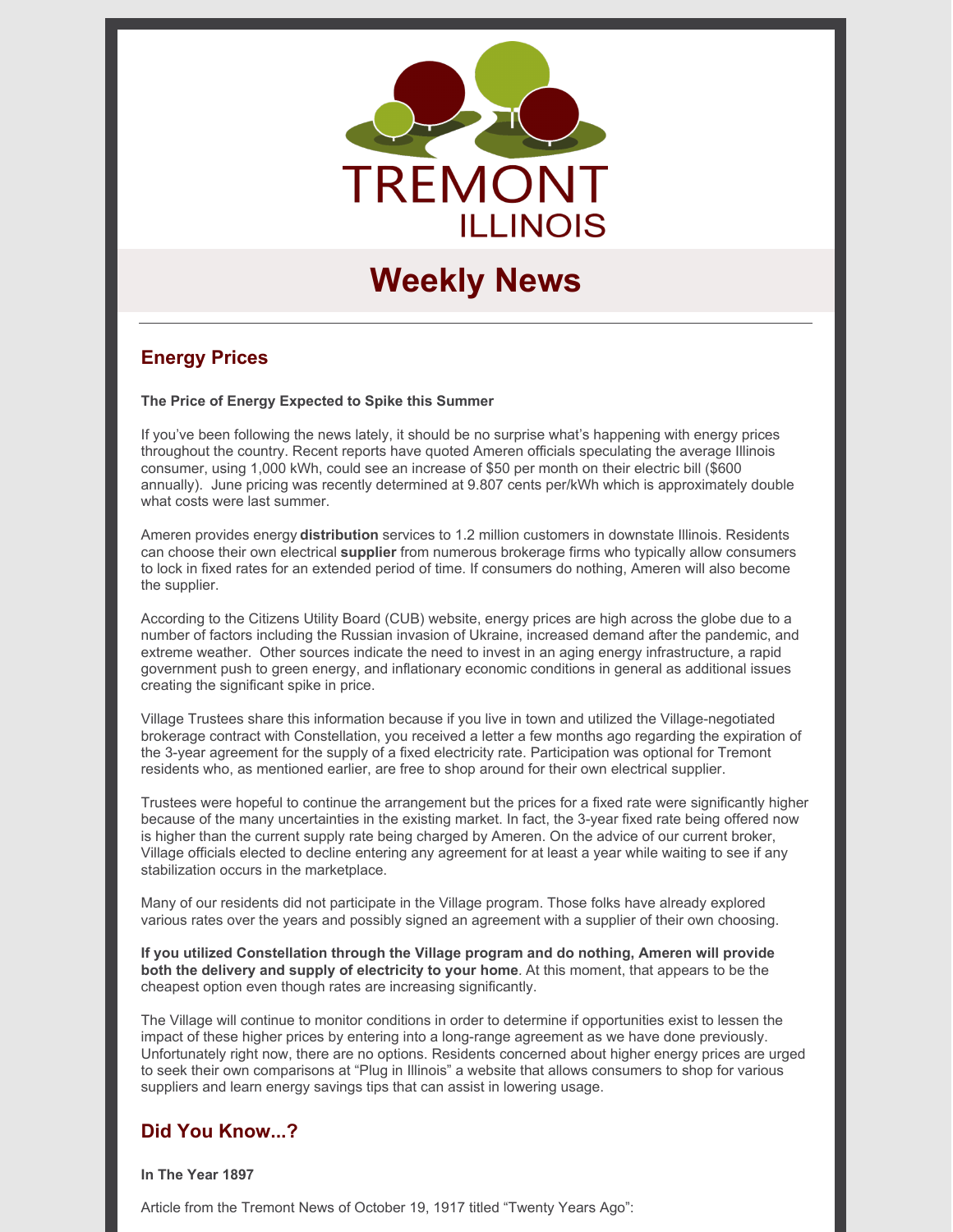- Ladies wore bustles
- Operations were rare
- Nobody had seen a silo
- Nobody had appendicitis
- Nobody sprayed orchards
- Nobody wore white shoes
- Cream was 5 cents a pint
- Bevo\* was a favorite drink
- Lawyers did not tell the truth
- Nobody heard of a "tin Lizzie"
- Farmers came to town for their mail
- The butcher "threw in" a chunk of liver
- Straw stacks were burned instead of baled
- You stuck tubes in your ears to hear a phonograph, and it cost a dime

*\*Bevo - Anheuser-Busch "non-intoxicating" near-beer drink popular during and just prior to Prohibition*



*Above: Ladies in bustles, ca 1890*

# **Volleyball Camp**

The 2022 Youth Volleyball Camp is for incoming K-8th graders. The camp will be June 6th - June 9th in the High School North Gym. K-2nd meet from 9:30am - 10:30am. 3rd-5th meet from 10:45am - 12:15pm. 6th-8th meet from 1:00pm - 2:30pm. [Click](https://www.tremontil.com/Tremont-news/2022/Youth Volleyball Camp 2022 Flyer.pdf) here for more information and the registration form.

# **Tremont District Library**

#### **Evening Story Hour** Monday, May 16 6:00 - 6:45 pm

Highly requested! Monthly evening sessions of Story Hour for you and your preschooler to enjoy! Themes are different than our regular daytime sessions. No registration required.

Story Hour is perfect for ages 3-6. Miss Maddie reads stories, sings songs and rhymes, and does activities that all encourage early literacy and improves socialization skills in the youngest of library patrons. We know a group setting is new for lots of kiddos this age, so wiggles are welcome! Make Story Hour a step you take in preparing your child for life-long learning.

**Hogwarts' Half-Bloods (YA Book Club)** Tuesday, May 17th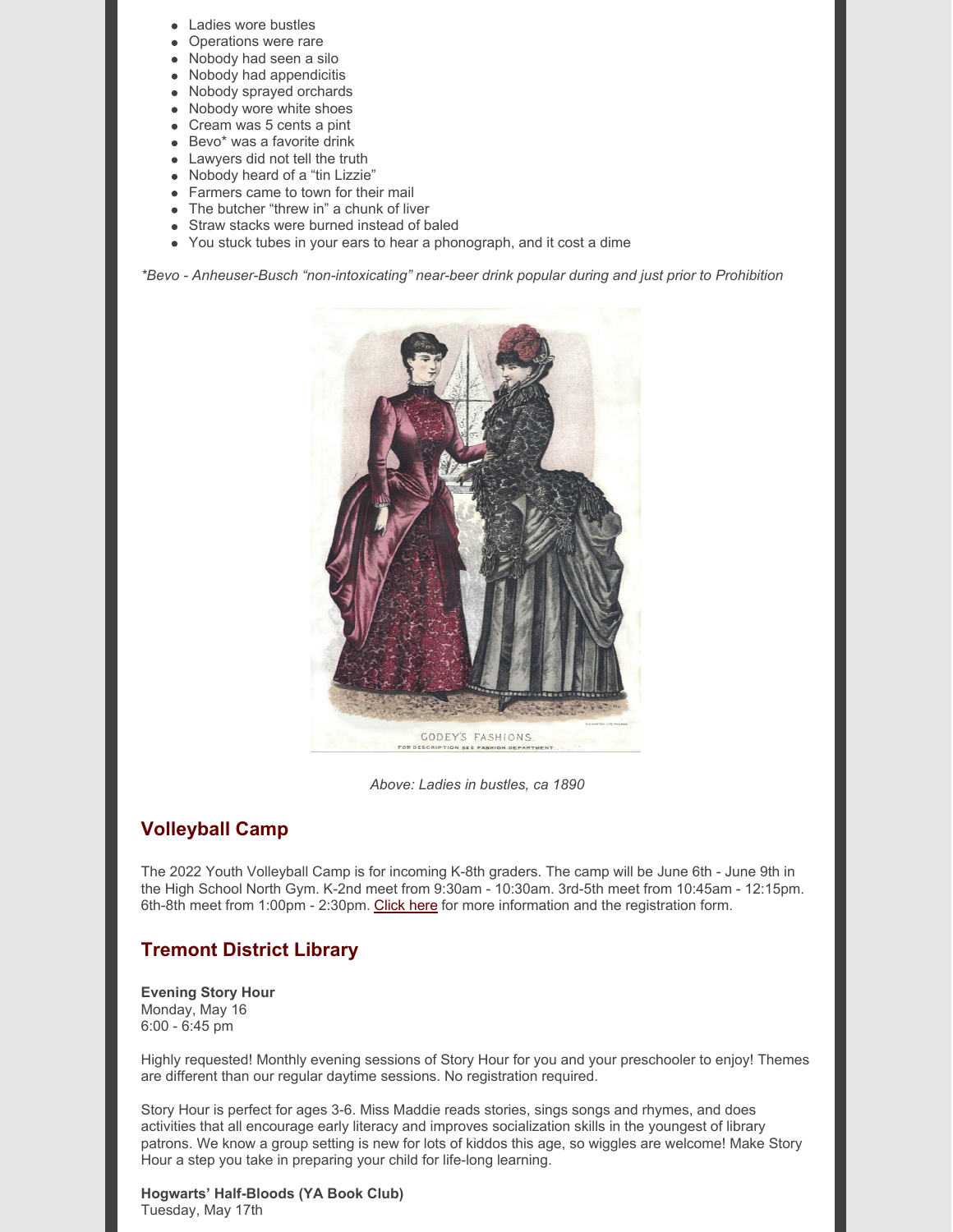7:00 pm

Ages 12-19 are invited to join us to discuss a monthly book (or two) pick and enjoy a drink from Eli's. Copies of each month's book are available at the library for anyone interested! If you'd like to keep up to date with Hogwarts' Half-Bloods, email Lizzi at [lizzi@tremontlibrary.com](mailto:lizzi@tremontlibrary.com) to be added to our Remind group.

Upcoming reads:

May 17th – "The Maze Runner" & "The Scorch Trials" by James Dashner

**Baby and Me**

Wednesdays, 10:30 am

New and experienced parents are invited to join Miss Nicole on Wednesday mornings for a parent/baby support group. Meet other parents in the area, make friends, enjoy new toys, lots of books, and a must: free coffee.

The focus of this group is parents and young children ages 0-3, but other siblings are always welcome! No registration required, drop in whenever works best for you.

# **Camp Invention**

Attention Parents and Guardians! If you are still looking for an exciting and fun summer learning opportunity for your child, check out Camp Invention®! For students entering grades K-6, this program is a one-of-a-kind experience that will introduce your child to STEM concepts through engaging, hands-on challenges. As they rotate through four all-new activities, campers collaborate with friends, develop problem-solving skills and bring their creative ideas to life. Students do NOT need to attend Tremont schools or live in the Tremont school district to attend camp.

Tremont Middle School is offering the program from June 13th to June 17th from 9:00AM-3:30PM daily. Save \$15 if registering by May 18th using code: EXPLORE15

[Click](https://www.invent.org/blog/behind-nihf-scenes/camp-invention-2022-all-kids) here to learn more about Camp Invention.

Contact Steve Verdun at [steve.verdun@d702.org](mailto:steve.verdun@d702.org) with questions or to learn more.

### **Tremont Museum - Save the Date**

#### **THIS WEEK TUESDAY! "The Wreck of the Columbia"**

The Tremont Historical Society invites all to hear WMBD's Ken Zurski on**Tuesday, May 17 at 7 PM**at the Community Center on Sampson Street.

Ken has written and spoken about a number of books, including "The Wreck of the Columbia," about the infamous riverboat accident that occurred on the Illinois River near Pekin on July 5, 1918, during one of the main social events of the year.

Ken will share the gripping stories of some of the passengers who were on the boat, the rescue operation, the investigation into the accident, and what was learned from the event. Nearly everyone around knew at least one person who died in the disaster, the worst maritime accident in the history of the Illinois River.

#### **Don't Forget: June 18, 10:00-11:00 AM The Underground Railroad Conductor Recognition Event**

**Where:** Tazewell County Court Administration, 342 Court Street #102, Pekin IL

Tremont's own Peter Logan will be remembered and recognized. Peter is a recently discovered conductor. He was the first formerly enslaved person to own property in Tazewell County. Then, at great risk, he helped escaped slaves pass through the Tremont area on their way to Canada and Freedom.

#### **Monday**

JV BB @ Eureka - 4:30PM

### **Tuesday**

SB Regionals @ IVB - 4:30PM